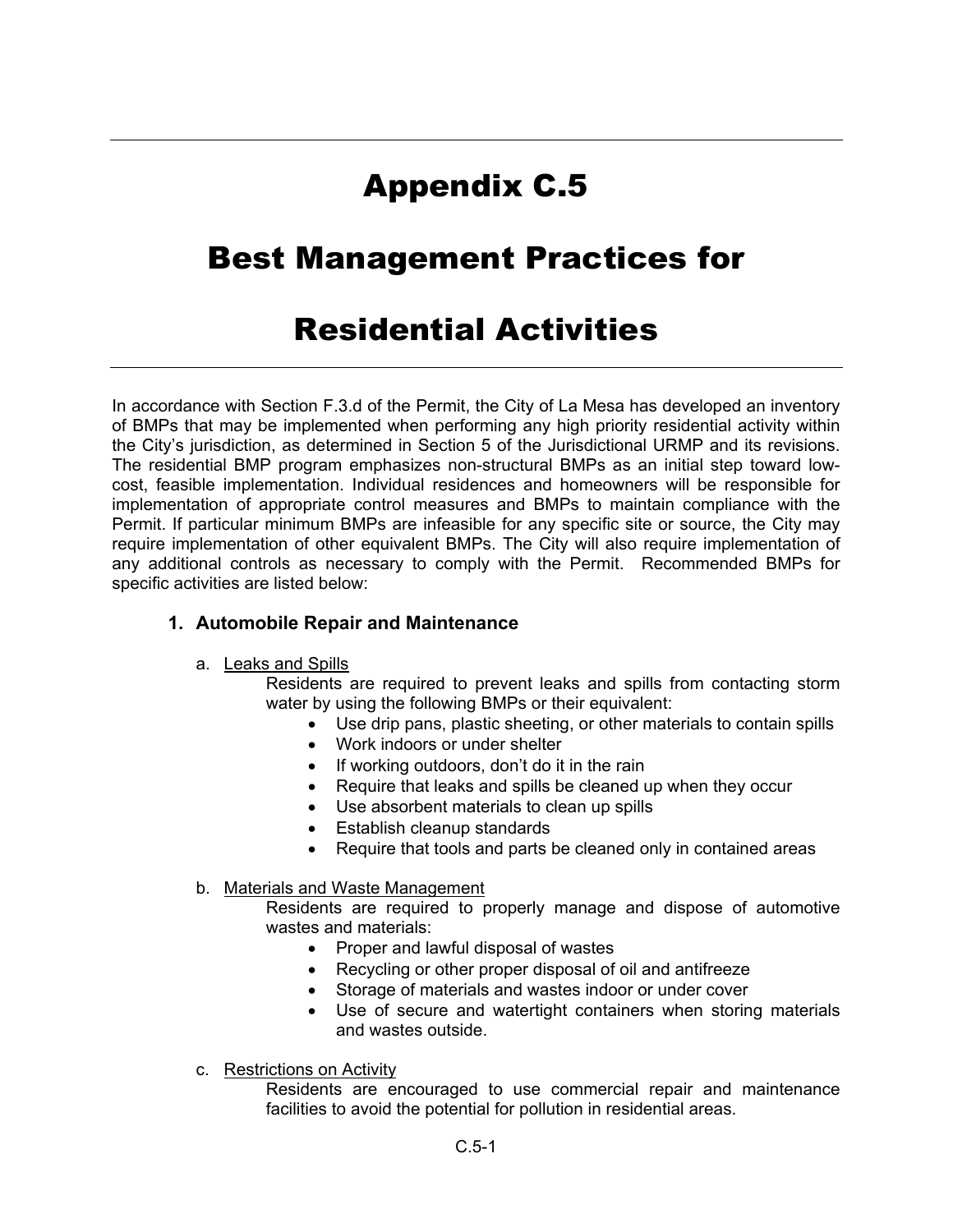# **2. Automobile Washing**

- a. Management; Reduction of Wash Water
	- i. Residents are encouraged to use dry cleaning methods to avoid the generation of wash and rinse water
	- ii. Residents are encouraged to turn off the water when not in use, or use a controllable spray nozzle
	- iii. Residents are encouraged to contain, capture, or divert wash water from the conveyance system (berms, etc.)
	- iv. Residents are encouraged to wash vehicles over porous surfaces (grass, dirt, etc.)
	- v. Residents are encouraged to establish neighborhood wash areas where wash water and contaminants can be properly managed.
- b. Materials and Waste Management
	- i. Residents are encouraged to properly dispose of soapy water or bucket rinse water (sanitary sewer or soak into lawn).
	- ii. Residents are encouraged to launder rags and towels or dispose of them in the trash
	- iii. Residents are encouraged to use dry methods to degrease or clean especially dirty parts prior to wet washing and rinsing (e.g., remove grease or brake dust using towels, etc.)
- c. Restrictions on Activity

Residents are encouraged to use commercial wash facilities to avoid the potential for pollution in residential neighborhoods.

# **3. Automobile Parking**

- a. The City requires proper design and construction of parking areas in residences.
- b. The City enforces design standards for parking areas in residences.
- c. The City may establish parking restrictions either generally or in priority areas (outdoors, near water bodies, etc.).
- d. Dry cleaning of parking areas is encouraged, especially where deposits have accumulated.

# **4. Home and Garden Care Activities and Product Use**

### **4.1 Garden and Yard Care**

- a. Leaks and Spills
	- i. Residents are required to immediately clean up spills of gardening chemicals, fertilizers, and soils.
	- ii. Residents are encouraged to return spilled materials to the container for future use or proper disposal.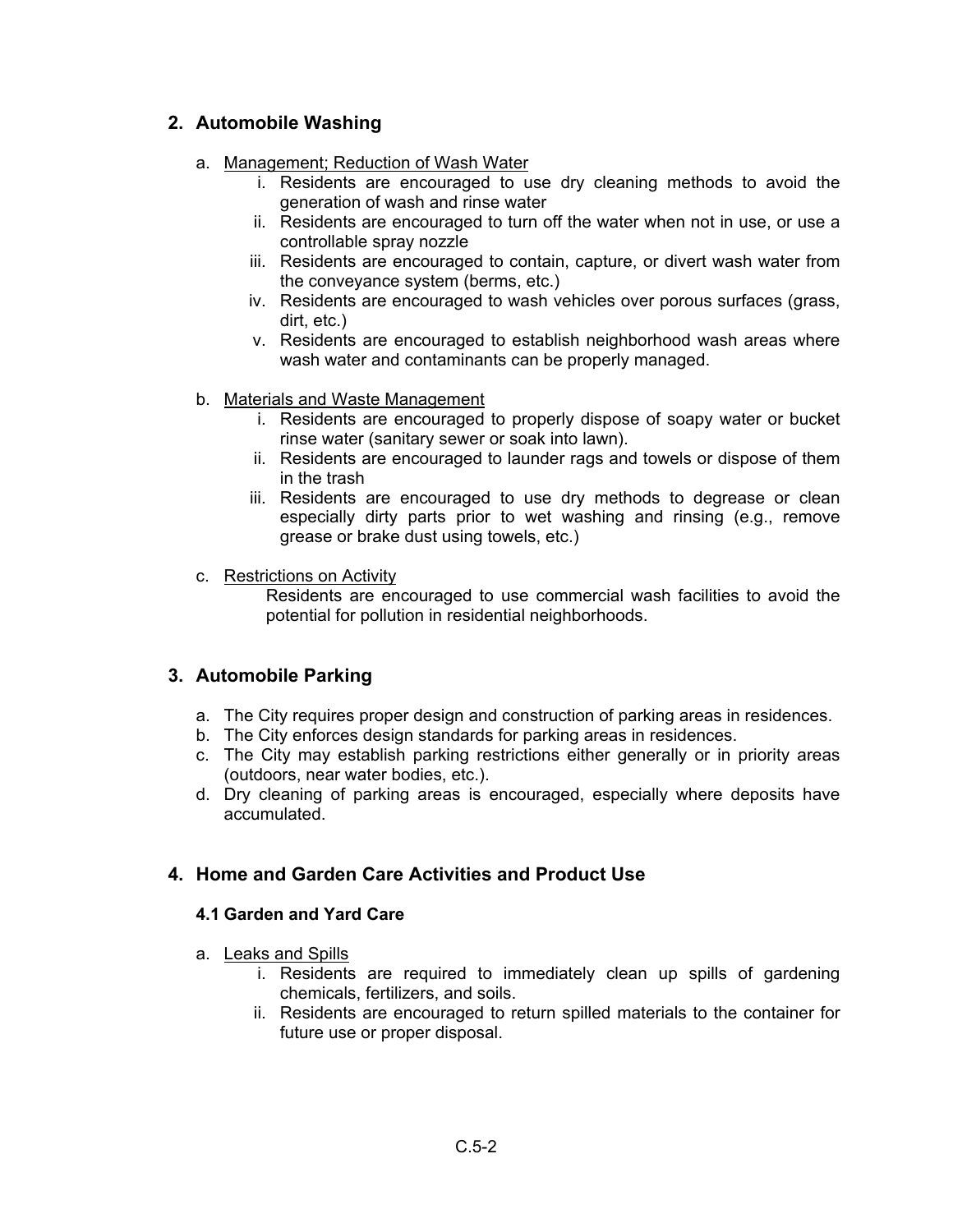### b. Materials and Waste Management

Residents are encouraged to conduct the following:

- i. Store lawn care products in closed labeled containers and in covered areas.
- ii. Do not apply hazardous chemicals during windy or rainy days.
- iii. Cover stockpiles of soil, compost, or fertilizers with plastic tarps to prevent dispersal by wind or rain.
- iv. Dispose of household chemicals at household hazardous waste collection facilities or scheduled events.
- v. Use dry sweeping techniques for clean up.
- vi. Recycle lawn clippings and greenery waste through local programs.
- c. Restrictions on Activities
	- i. Residents are encouraged to not hose off paved surfaces to the street or gutter
	- ii. Residents are prohibited from disposing of hazardous waste into the trash, landfill, or storm drain.

### **4.2 Home Care and Maintenance**

- a. Leaks and Spills
	- i. Residents are required to clean up of hazardous materials spills immediately
	- ii. Residents are encouraged to use proper techniques for spill cleanup and waste disposal.

### b. Materials and Waste Management

Residents are encouraged to conduct the following:

- i. Store household hazardous materials in closed labeled containers in a covered area.
- ii. Recycle latex paint through community programs.
- iii. Dispose of unwanted household hazardous waste through household hazardous waste collection facilities.
- iv. Recycle unused, unwanted products
- v. Recycle unwanted appliances and household equipment.
- c. Restrictions

Residents are restricted from disposing of wash waters (carpet cleaning, mop water, paint wash-up) to the street, gutter, or storm drain.

## **5. Disposal of Pet Waste**

- a. Waste Management/ Disposal
	- i. Pet owners are encouraged to clean up after their pets when walking them in public places.
	- ii. Residents are encouraged to clean up feces from their yards if pets are allowed to defecate outside.
	- iii. Residents are encouraged to properly dispose of pet feces (toilet or trash)